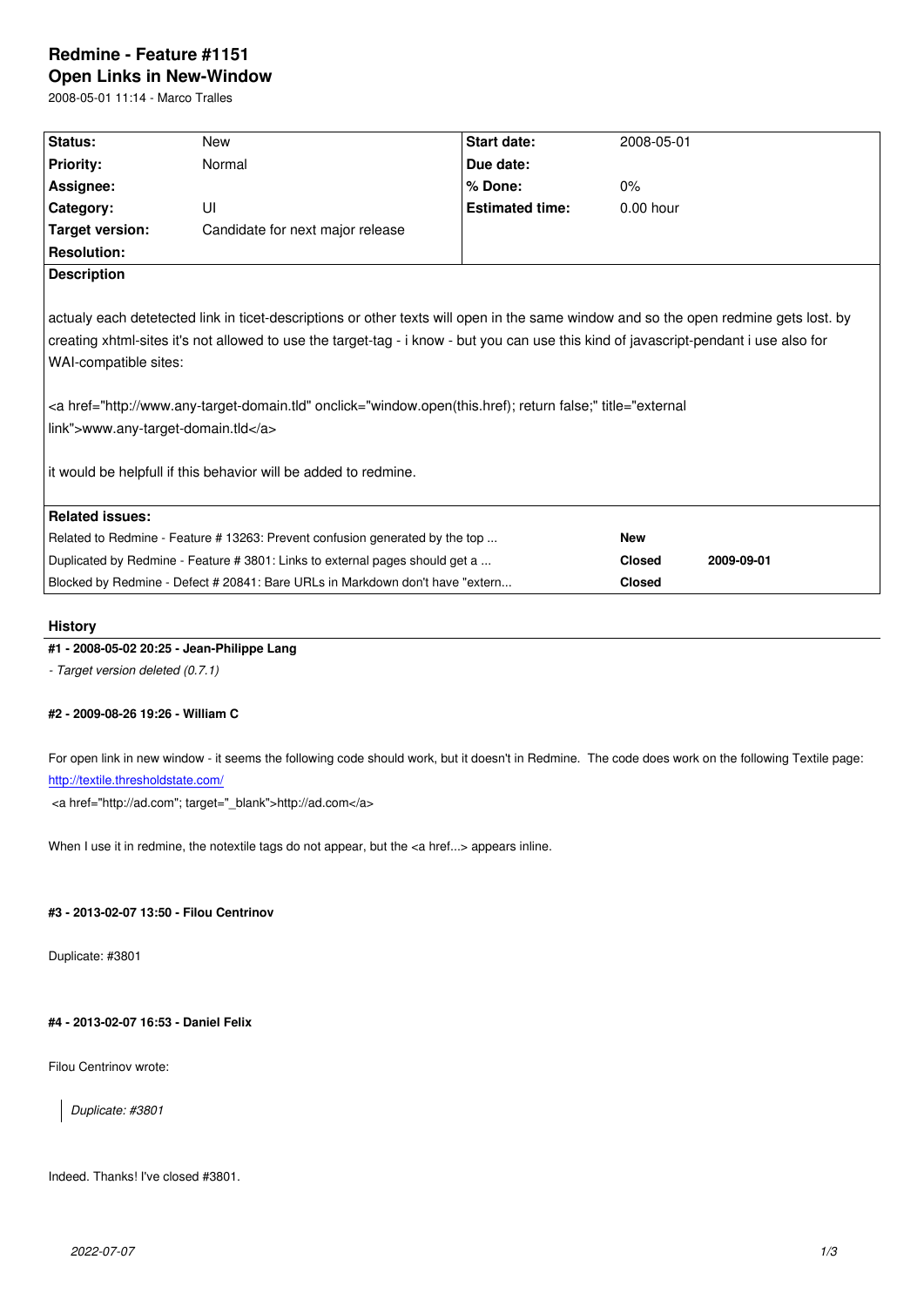FWIW: #3801#note-13 (note-13) contains a patch by Filou Centrinov.

#### **#6 - 2014-05-08 00:51 - Szabolcs Szasz**

See the redmine open links in new window plugin, which seems to do a good job at this!

## **#7 - 2014-12-01 14:19 - Go MAEDA**

*- File 11[51-patch-open-in-a-new-window.diff added](http://www.redmine.org/plugins/redmine_open_links_in_new_window)*

This is a patch to open external links and the help in a new window.

## **#8 - 2015-06-30 04:23 - Go MAEDA**

*- Target version set to Candidate for next major release*

## **#9 - 2015-09-26 05:54 - Go MAEDA**

*- Blocked by Defect #20841: Bare URLs in Markdown don't have "external" class added*

#### **#10 - 2015-10-27 10:52 - Jens Krämer**

Every browser I can think of has a feature to open links in a new tab and/or window (i.e. Ctrl-Click). Why should we take away the possibility to actually open the link in the same tab / window without gaining anything?

On a side note, if this would be implemented, we could do so without Javascript and just put target="\_blank" in the link directly since the target attribute is not deprecated anymore with HTML5.

## **#11 - 2015-11-27 08:24 - Alexander Ryabinovskiy**

You can open any normal link in a new window by clicking the middle mouse button (or Ctrl, as mentioned above). This is a logical and usual behavior. I don't see any problem.

## **#12 - 2016-02-16 16:13 - Anthony Cartmell**

Yes, if you remember you can hold down Ctrl or Shift (depending on browser) to get a new tab. But I work with lots of different browsers, and regularly forget to do this (I use a Wacom pen, so middle-mouse is tricky).

I know not everyone wants all external links to open in a new tab, but it would certainly be **very** welcome as an option here. By it's nature Redmine is a site I want to keep open in a tab forever, and I never want links external to the Redmine to open in the Redmine tab replacing my issue tracker.

## **#13 - 2017-03-28 19:41 - Stu West**

I agree that this would be an extremely helpful feature. It's true that I can open links in a new tab by using command-click (or other OS-specific option) but it's extremely annoying every time I forget to do this. I think the ideal solution would be an ability to toggle target="\_blank" as a sitewide default in the settings plus an ability to add it to or remove it from individual links via Textile formatting.